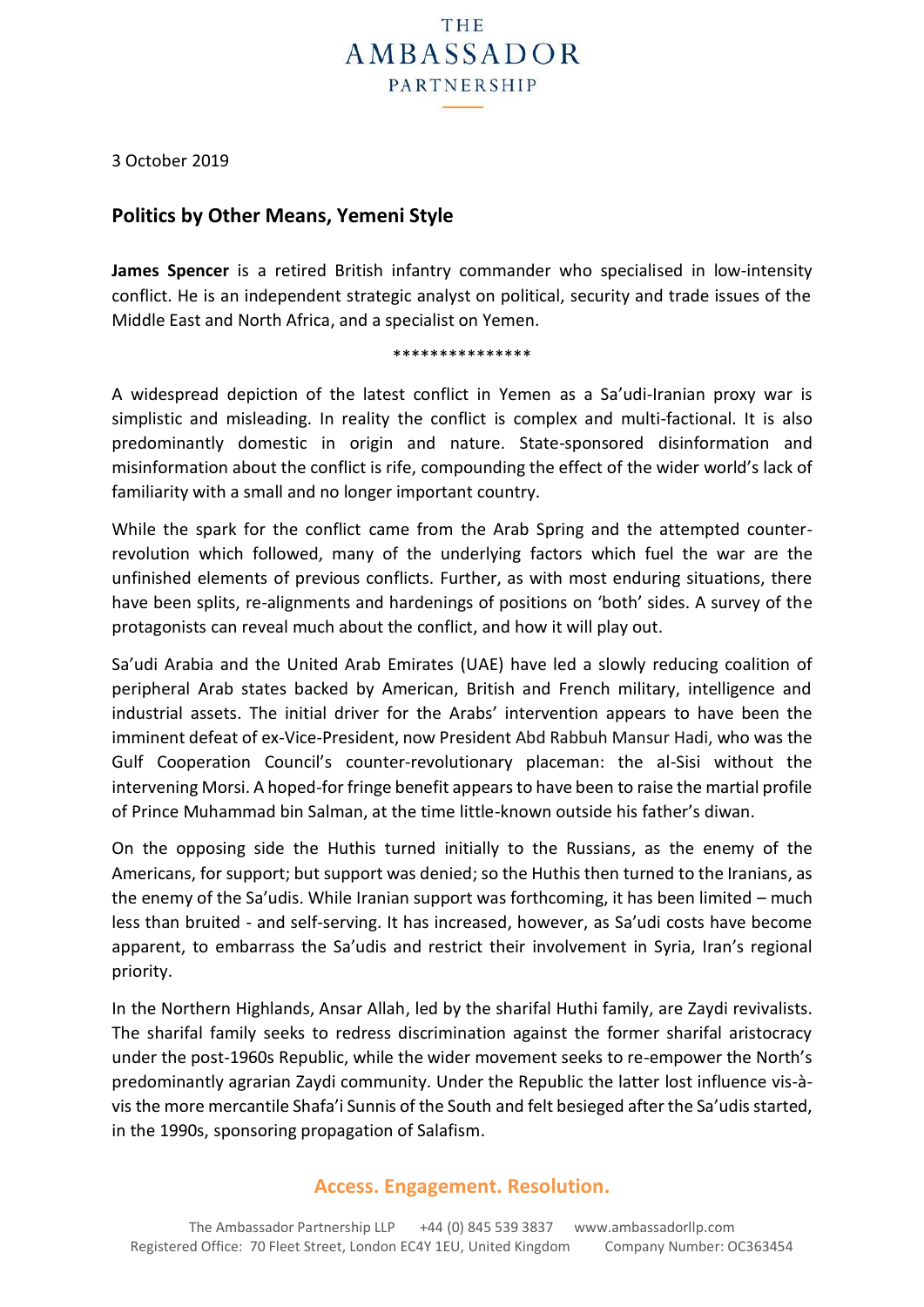Overlaid on this religious tension is a less overt push for rebalancing from Bakil, one of the two main Zaydi tribal confederations. Bakil, having been more Royalist during the 1960s civil war, feels that it has lost ground to the more Republican Hashid confederation.

The Arab Spring brought to the surface splits within the then ruling (predominantly Hashid) regime. President Ali Abdallah Salih tried to transition to a *jumlukiyya* (hereditary republic), breaking the pact which had brought him to power. The General People's Congress (GPC) party – never an ideological formation - split along factional lines. Despite having fought six wars against Ali Abdallah Salih, the Huthis aligned with his faction of the GPC against Hadi, Ali Muhsin and the 10 brothers of the al-Ahmar family (the paramount shaikhs of Hashid), who are also leaders of al-Islah, the Yemeni Muslim Brotherhood affiliate. The al-Ahmars themselves had tried to capture Sana'a in 2011, but were fought to a standstill; they subsequently decamped, and fight alongside Hadi.

While the GPC-Sana'a faction is not wholly aligned with the Huthis, especially since the killing of Ali Abdallah Salih, they have lost kin to the Sa'udi airstrikes and so want revenge. Also, they see the Huthis as being the least bad option / best chance of rehabilitating themselves. The Sa'udi-led Coalition has sought to peel this faction away from the Huthis - so far to no avail.

In the South, the anti-Huthi factions – anti-conservatives, Southern separatists, GPC-Aden and others – aligned to Hadi, who was 'elected' to the Presidency in February 2012**.** But Hadi has little personal support outside his Abyan homeland.

Hadi had been on the losing side of "The Events" in 1986 – a brief civil war in the People's Democratic Republic of Yemen (PDRY) - and during the 1994 Civil War his *zumra* faction had fought alongside the North against secessionist Southerners. Many of the latter form the nucleus of the Hirak, a Southern secessionist grouping, which became further embittered after the North's conquest and 'colonisation' of the South over the following 15 years.

In addition to the Hadi-aligned groupings, Transnational Jihadis, such as al-Qa'ida in the Arabian Peninsula, and Islamic State, found sanctuary among the broken terrain and neglected tribes of the South.

Thanks to the lavish and indiscriminate provision of money and materiel, new actors have since had the wherewithal to emerge, predominantly in the South on the anti-Huthi side. Most vocal has been the Southern Transitional Council (STC), UAE-backed secessionists. The UAE has also set up, trained and paid several semi-autonomous forces in the South, to create "security belts".

Also enabled by Coalition's *largesse*, the Sunni tribes of the Tihama have mobilised as Tihamis for the first time since Sayf al-Islam Ahmad broke their power in 1928/29. And many Salafis have renounced their previous Quietist stance, and become active in both politics and combat, the latter particularly around Ta'iz. They make up a sizeable part of the Amaliqi (Giants) Brigade, which was used in the thrust North along the Tihama towards Hodeidah, and to attack Sa'ada from Saudi Arabia.

Finally, the Mahris, long the recipients of Omani soft-power, have seen their territory occupied by Emirati and then Sa'udi forces. Fuelling their discontent have been rumours that